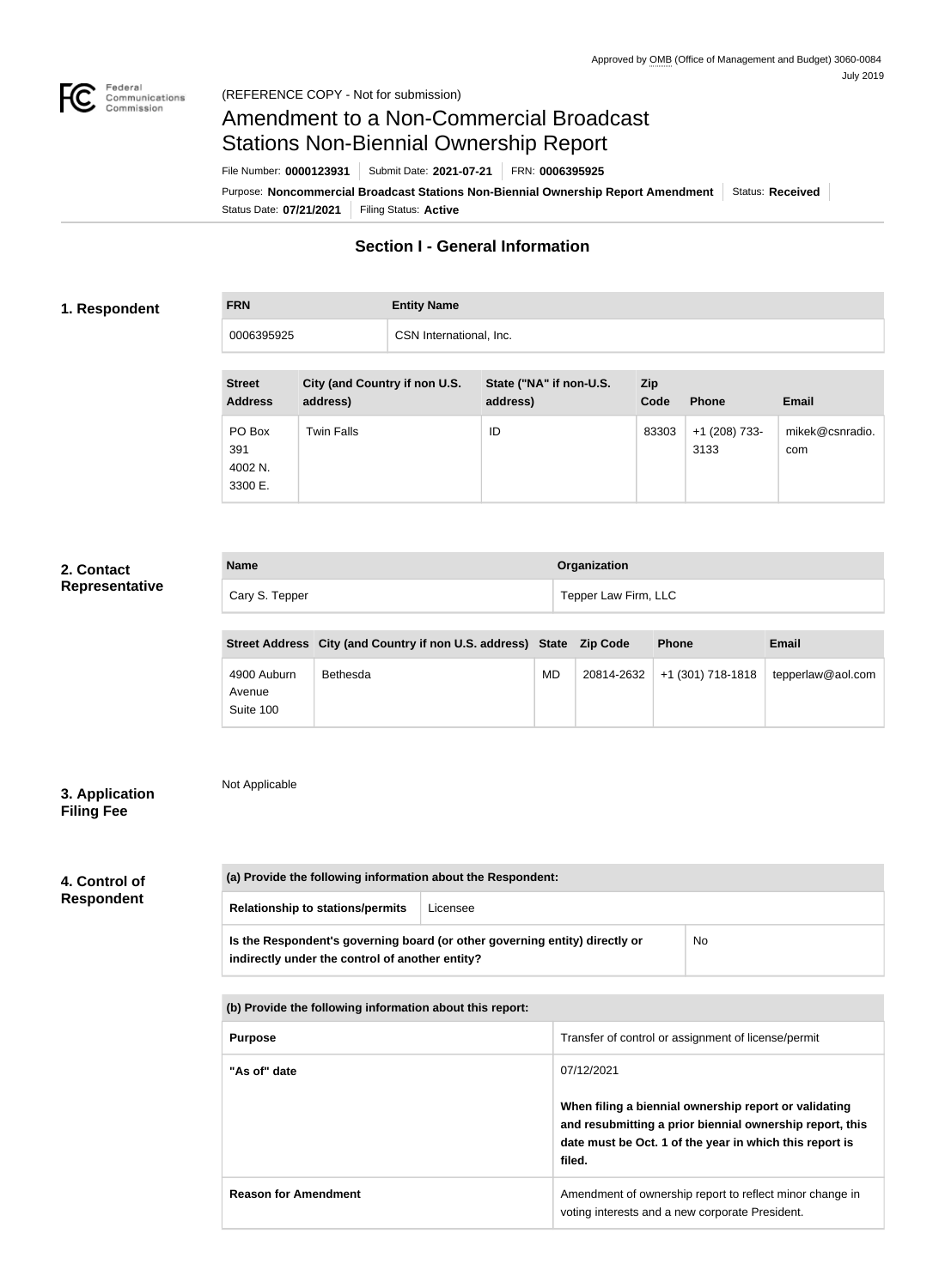**5. Licensee(s) /Permittees(s) and Station(s) /Permit(s)**

**Respondent is filing this report to cover the following Licensee(s)/Permittee(s) and station(s)/permit(s):**

| Licensee/Permittee Name | <b>FRN</b> |
|-------------------------|------------|
| CSN International, Inc. | 0006395925 |

| Fac. ID No. | <b>Call Sign</b> | <b>City</b>          | <b>State</b> | <b>Service</b> |
|-------------|------------------|----------------------|--------------|----------------|
| 2868        | <b>WIFF</b>      | <b>WINDSOR</b>       | <b>NY</b>    | FM             |
| 5391        | <b>WSFW</b>      | <b>SENECA FALLS</b>  | <b>NY</b>    | AM             |
| 8414        | <b>KAWZ</b>      | <b>TWIN FALLS</b>    | ID           | <b>FM</b>      |
| 8417        | <b>KAWS</b>      | <b>MARSING</b>       | ID           | <b>FM</b>      |
| 8432        | <b>KEFX</b>      | <b>TWIN FALLS</b>    | ID           | FM             |
| 16523       | WWUN-FM          | <b>FRIAR'S POINT</b> | <b>MS</b>    | <b>FM</b>      |
| 18887       | <b>WCBX</b>      | <b>BASSETT</b>       | VA           | AM             |
| 22672       | <b>WWYC</b>      | <b>TOLEDO</b>        | OH           | AM             |
| 33324       | <b>KIPA</b>      | <b>HILO</b>          | HI           | AM             |
| 33422       | <b>KBAX-LD</b>   | <b>TWIN FALLS</b>    | ID           | LD             |
| 37433       | <b>KGNR</b>      | <b>JOHN DAY</b>      | <b>OR</b>    | FM             |
| 56774       | KCTF-LP          | <b>TWIN FALLS</b>    | ID           | <b>LPA</b>     |
| 56777       | <b>KCJY-LP</b>   | <b>TWIN FALLS</b>    | ID           | <b>LPX</b>     |
| 64664       | <b>WTZE</b>      | <b>TAZEWELL</b>      | VA           | AM             |
| 64665       | <b>WKQY</b>      | <b>TAZEWELL</b>      | VA           | <b>FM</b>      |
| 72657       | <b>KMHI</b>      | <b>MOUNTAIN HOME</b> | ID           | AM             |
| 73191       | <b>WKTR</b>      | <b>EARLYSVILLE</b>   | VA           | AM             |
| 76989       | <b>KTBJ</b>      | <b>FESTUS</b>        | <b>MO</b>    | <b>FM</b>      |
| 81138       | <b>KHJC</b>      | <b>LIHUE</b>         | HI           | FM             |
| 81518       | <b>KCIF</b>      | <b>HILO</b>          | HI           | FM             |
| 84184       | <b>KLWD</b>      | <b>GILLETTE</b>      | <b>WY</b>    | <b>FM</b>      |
| 87267       | <b>KWYC</b>      | <b>CHEYENNE</b>      | <b>WY</b>    | <b>FM</b>      |
| 87930       | <b>KJCU</b>      | <b>FORT BRAGG</b>    | CA           | FM             |
| 90263       | <b>KJCH</b>      | COOS BAY             | <b>OR</b>    | FM             |
| 90500       | <b>KWRC</b>      | <b>HERMOSA</b>       | SD           | <b>FM</b>      |
| 90842       | <b>KWCF</b>      | <b>SHERIDAN</b>      | <b>WY</b>    | <b>FM</b>      |
| 90917       | <b>KVIR</b>      | <b>DOLAN SPRINGS</b> | AZ           | <b>FM</b>      |
| 91804       | <b>KVJC</b>      | <b>GLOBE</b>         | AZ           | FM             |
| 91952       | <b>KVIR</b>      | <b>BULLHEAD CITY</b> | AZ           | FM             |
| 92285       | <b>KKJA</b>      | <b>REDMOND</b>       | <b>OR</b>    | FM             |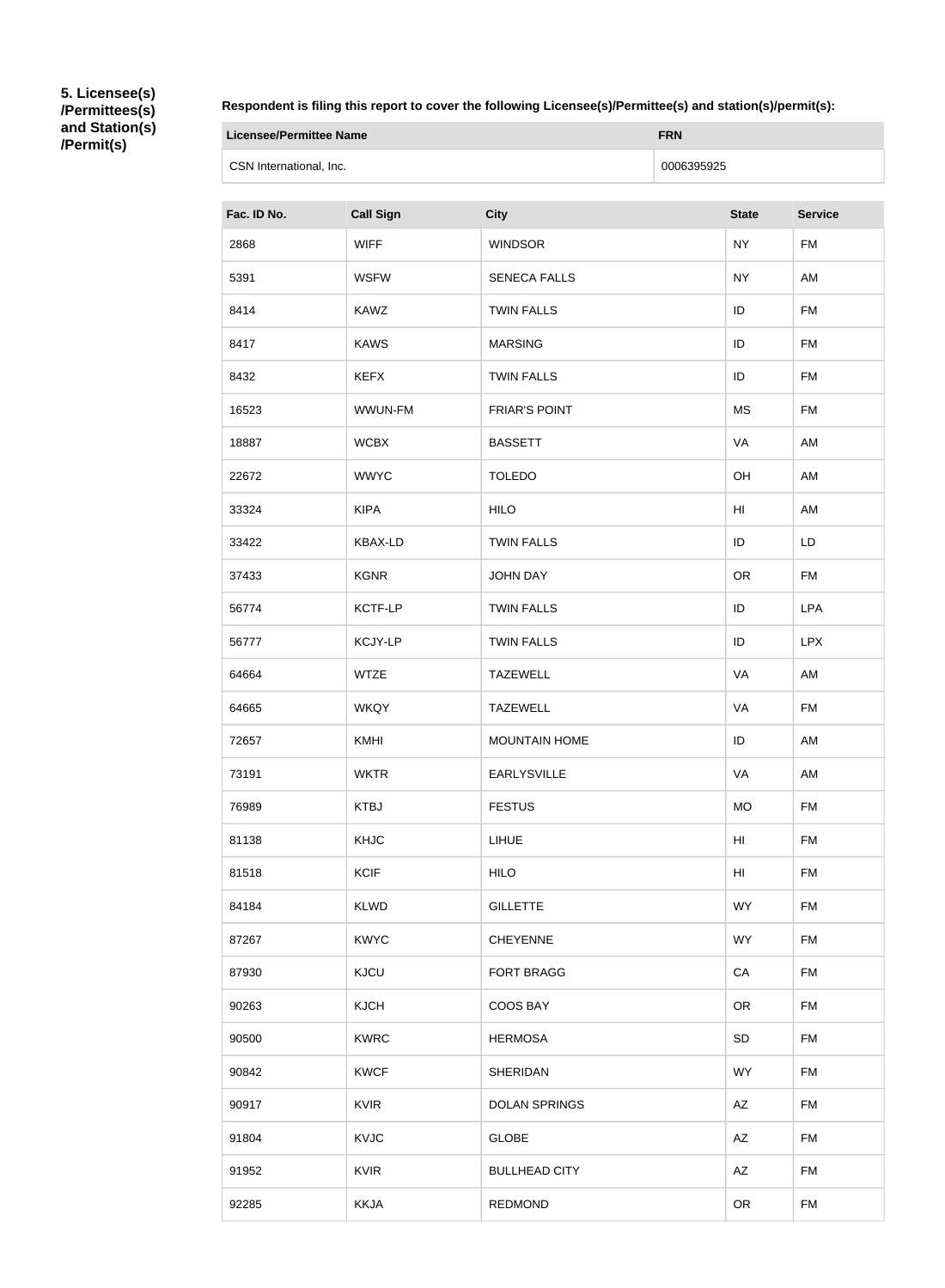| 92487  | <b>KTJC</b> | <b>KELSO</b>         | <b>WA</b> | <b>FM</b> |
|--------|-------------|----------------------|-----------|-----------|
| 92491  | <b>KPIJ</b> | <b>JUNCTION CITY</b> | <b>OR</b> | <b>FM</b> |
| 92987  | <b>KGSF</b> | <b>HUNTSVILLE</b>    | <b>AR</b> | <b>FM</b> |
| 93587  | <b>KJFT</b> | ARLEE                | MT        | <b>FM</b> |
| 106475 | <b>KJCF</b> | <b>ASOTIN</b>        | <b>WA</b> | <b>FM</b> |
| 121839 | <b>KDJC</b> | <b>BAKER</b>         | OR        | <b>FM</b> |
| 122010 | <b>WYJC</b> | <b>GREENVILLE</b>    | <b>FL</b> | <b>FM</b> |
| 122202 | <b>WSMA</b> | <b>SCITUATE</b>      | MA        | <b>FM</b> |
| 122209 | <b>WUJC</b> | <b>ST. MARKS</b>     | <b>FL</b> | <b>FM</b> |
| 122517 | <b>KJCC</b> | <b>CARNEGIE</b>      | OK        | <b>FM</b> |
| 122932 | <b>KNMA</b> | <b>TULAROSA</b>      | <b>NM</b> | <b>FM</b> |
| 122934 | <b>KEFS</b> | <b>NORTH POWDER</b>  | OR        | <b>FM</b> |
| 127180 | KYTL-LD     | <b>TWIN FALLS</b>    | ID        | LD        |
| 171016 | <b>KGDL</b> | <b>TRENT</b>         | <b>TX</b> | <b>FM</b> |
| 172645 | <b>KGFJ</b> | <b>BELT</b>          | MT        | <b>FM</b> |
| 172973 | <b>WGWS</b> | ST. MARY'S CITY      | <b>MD</b> | <b>FM</b> |
| 174458 | <b>KQDL</b> | <b>HINES</b>         | OR        | <b>FM</b> |
| 174640 | <b>KBJF</b> | SARATOGA SPRINGS     | UT        | <b>FM</b> |
| 174802 | <b>KOGJ</b> | <b>KENAI</b>         | AK        | <b>FM</b> |
| 176566 | <b>KNGW</b> | JUNEAU               | AK        | <b>FM</b> |
| 176981 | <b>KLWL</b> | <b>CHILLICOTHE</b>   | <b>MO</b> | <b>FM</b> |
| 191575 | KIMW        | <b>HEFLIN</b>        | LA        | <b>FM</b> |
| 198794 | KCNU        | SILVER CITY          | ID        | <b>FM</b> |

### **Section II – Non-Biennial Ownership Information**

**1. 47 C.F.R. Section 73.3613 Documents**

Licensee/Permittee Respondents should list all contracts and other instruments set forth in 47 C.F.R. Section 73.3613(a) through (c) for the facility or facilities listed on this report. If the agreement is a network affiliation agreement, check the appropriate box. Otherwise, select "Other." Non-Licensee/Permittee Respondents should select "Not Applicable" in response to this question.

| Document Information                            |                                                              |
|-------------------------------------------------|--------------------------------------------------------------|
| Description of contract or instrument           | Certificate of Incorporation                                 |
| Parties to contract or instrument               | State of Idaho                                               |
| Date of execution                               | 03/1999                                                      |
| Date of expiration                              | No expiration date                                           |
| <b>Agreement type</b><br>(check all that apply) | Other<br><b>Agreement Type: Corporate formation document</b> |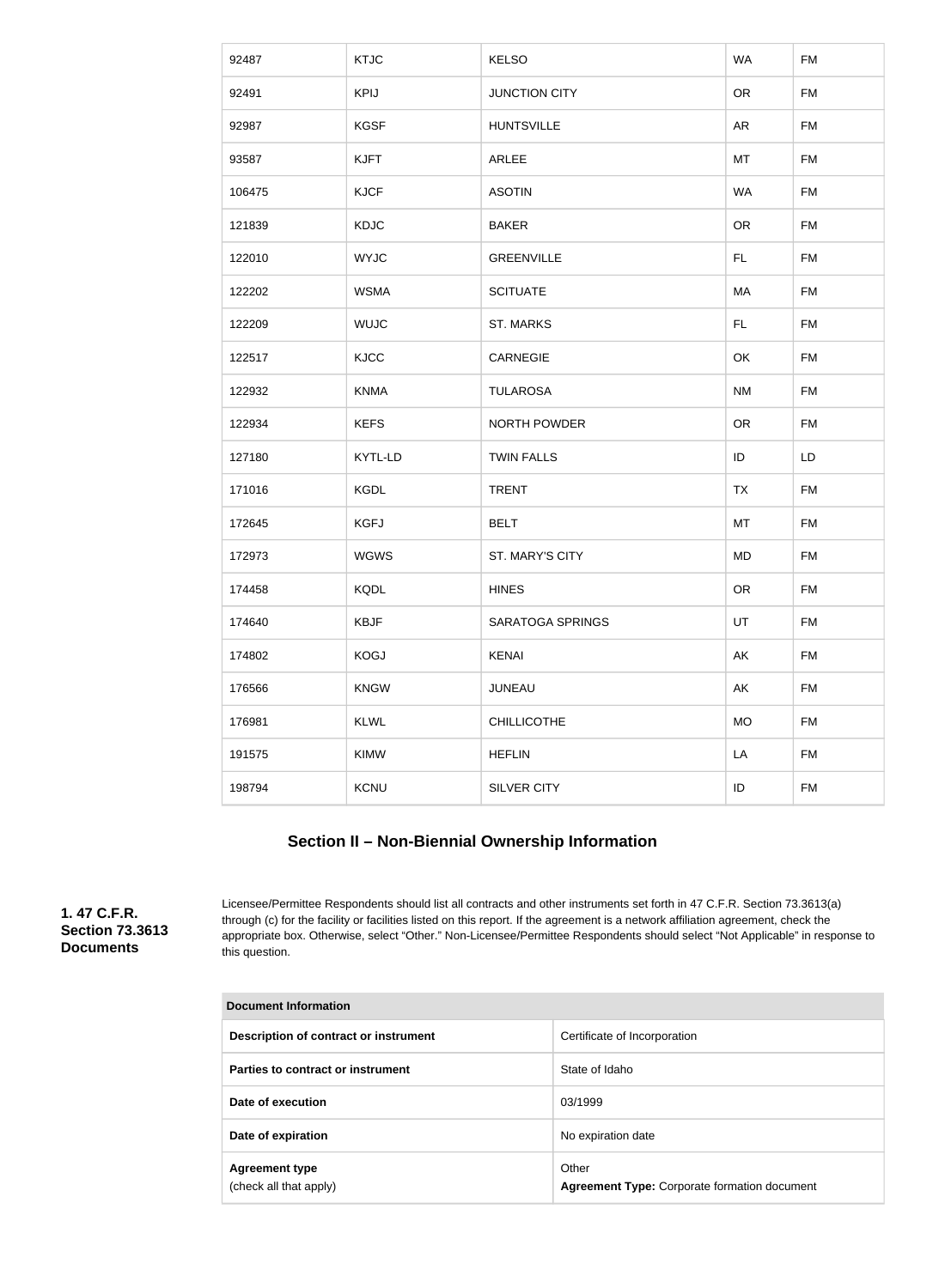| Document Information                            |                                                       |  |
|-------------------------------------------------|-------------------------------------------------------|--|
| Description of contract or instrument           | Articles of Amendment                                 |  |
| Parties to contract or instrument               | State of Idaho                                        |  |
| Date of execution                               | 01/2019                                               |  |
| Date of expiration                              | No expiration date                                    |  |
| <b>Agreement type</b><br>(check all that apply) | Other<br>Agreement Type: Corporate name change filing |  |

| <b>Document Information</b>                     |                                                                           |
|-------------------------------------------------|---------------------------------------------------------------------------|
| Description of contract or instrument           | Articles of Amendment                                                     |
| Parties to contract or instrument               | State of Idaho                                                            |
| Date of execution                               | 10/2019                                                                   |
| Date of expiration                              | No expiration date                                                        |
| <b>Agreement type</b><br>(check all that apply) | Other<br>Agreement Type: Updating the names of the corporate<br>directors |

#### **2. Ownership Interests**

**(a)** Ownership Interests. This Question requires Respondents to enter detailed information about ownership interests by generating a series of subforms. Answer each question on each subform. The first subform listing should be for the Respondent itself. If the Respondent is not a natural person, also list each of the officers, members of the governing board (or other governing entity), stockholders, and any other persons or entities with a direct attributable interest in the Respondent pursuant to the standards set forth in 47 C.F.R. Section 73.3555. (A "direct" interest is one that is not held through any intervening companies or entities.) List each interest holder with a direct attributable interest in the Respondent separately.

Leave the percentage of total assets (Equity Debt Plus) field blank for an interest holder unless that interest holder has an attributable interest in the Respondent solely on the basis of the Commission's Equity Debt Plus attribution standard, 47 C.F.R. Section 73.3555, Note 2(i).

In the case of vertical or indirect ownership structures, list only those interests in the Respondent that also represent an attributable interest in the Licensee(s) or Permittee(s) for which the report is being submitted.

Entities that are part of an organizational structure that includes holding companies or other forms of indirect ownership must file separate ownership reports. In such a structure do not report, or file a separate report for, any interest holder that does not have an attributable interest in the Licensee(s) or Permittee(s) for which the report is being submitted.

Please see the Instructions for further detail concerning interests that must be reported in response to this question.

The Respondent must provide an FCC Registration Number for each interest holder reported in response to this question. Please see the Instructions for detailed information and guidance concerning this requirement.

| ווטוומושוווטווומנוסודי א |                                     |                   |
|--------------------------|-------------------------------------|-------------------|
| <b>FRN</b>               | 0006395925                          |                   |
| <b>Entity Name</b>       | CSN International, Inc.             |                   |
| <b>Address</b>           | PO Box                              | 391               |
|                          | <b>Street 1</b>                     | 4002 N. 3300 E.   |
|                          | <b>Street 2</b>                     |                   |
|                          | City                                | <b>Twin Falls</b> |
|                          | State ("NA" if non-U.S.<br>address) | ID                |
|                          | <b>Zip/Postal Code</b>              | 83303             |
|                          |                                     |                   |

**Ownership Information**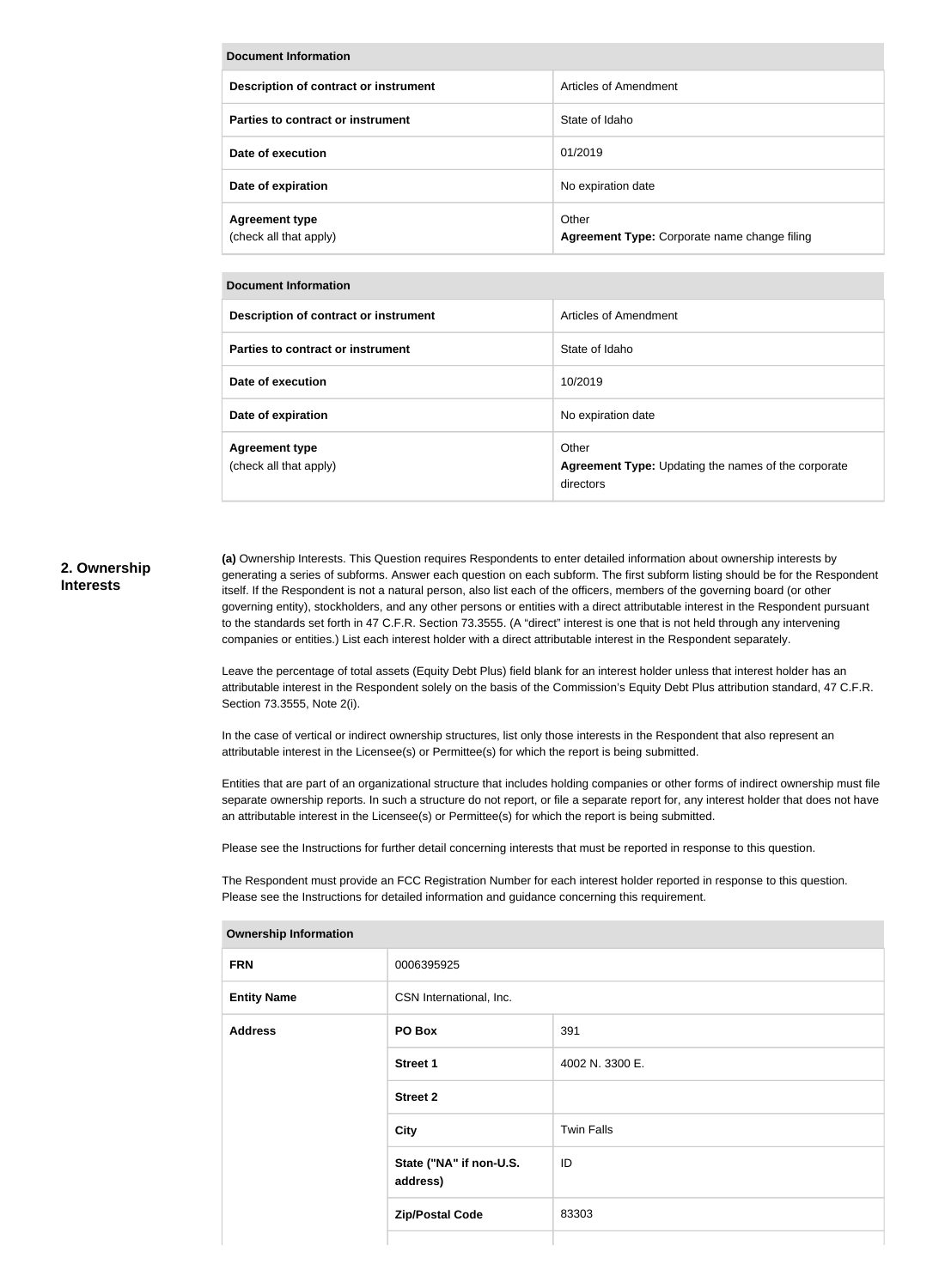|                                                       | Country (if non-U.S.<br>address)                                                     | <b>United States</b> |     |
|-------------------------------------------------------|--------------------------------------------------------------------------------------|----------------------|-----|
| <b>Listing Type</b>                                   | Respondent                                                                           |                      |     |
| <b>Positional Interests</b><br>(check all that apply) | Respondent                                                                           |                      |     |
| <b>Interest Percentages</b>                           | Voting                                                                               | 0.0%                 |     |
| (enter percentage values<br>from 0.0 to 100.0)        | <b>Total assets (Equity Debt</b><br>Plus)                                            | $0.0\%$              |     |
| that do not appear on this report?                    | Does interest holder have an attributable interest in one or more broadcast stations |                      | Yes |

#### **Ownership Information**

| <b>FRN</b>                                                                                                                        | 9990137041                                            |                      |  |
|-----------------------------------------------------------------------------------------------------------------------------------|-------------------------------------------------------|----------------------|--|
| <b>Name</b>                                                                                                                       | <b>Ariel Kestler</b>                                  |                      |  |
| <b>Address</b>                                                                                                                    | PO Box                                                | 1183                 |  |
|                                                                                                                                   | <b>Street 1</b>                                       |                      |  |
|                                                                                                                                   | <b>Street 2</b>                                       |                      |  |
|                                                                                                                                   | <b>City</b>                                           | <b>Twin Falls</b>    |  |
|                                                                                                                                   | State ("NA" if non-U.S.<br>address)                   | ID                   |  |
|                                                                                                                                   | <b>Zip/Postal Code</b>                                | 83301                |  |
|                                                                                                                                   | Country (if non-U.S.<br>address)                      | <b>United States</b> |  |
| <b>Listing Type</b>                                                                                                               | Other Interest Holder                                 |                      |  |
| <b>Positional Interests</b><br>(check all that apply)                                                                             | Member of Governing Board (or other governing entity) |                      |  |
| <b>Principal Profession or</b><br><b>Occupation</b>                                                                               | None                                                  |                      |  |
| By Whom Appointed or<br><b>Elected</b>                                                                                            | <b>Board of Directors</b>                             |                      |  |
| <b>Interest Percentages</b>                                                                                                       | <b>Voting</b>                                         | 12.0%                |  |
| (enter percentage values<br>from 0.0 to 100.0)                                                                                    | <b>Total assets (Equity Debt</b><br>Plus)             | 0.0%                 |  |
| Does interest holder have an attributable interest in one or more broadcast stations<br>Yes<br>that do not appear on this report? |                                                       |                      |  |

| <b>Ownership Information</b> |                        |                   |
|------------------------------|------------------------|-------------------|
| <b>FRN</b>                   | 9990137042             |                   |
| <b>Name</b>                  | <b>Michael Kestler</b> |                   |
| <b>Address</b>               | PO Box                 | 1183              |
|                              | <b>Street 1</b>        |                   |
|                              | <b>Street 2</b>        |                   |
|                              | <b>City</b>            | <b>Twin Falls</b> |